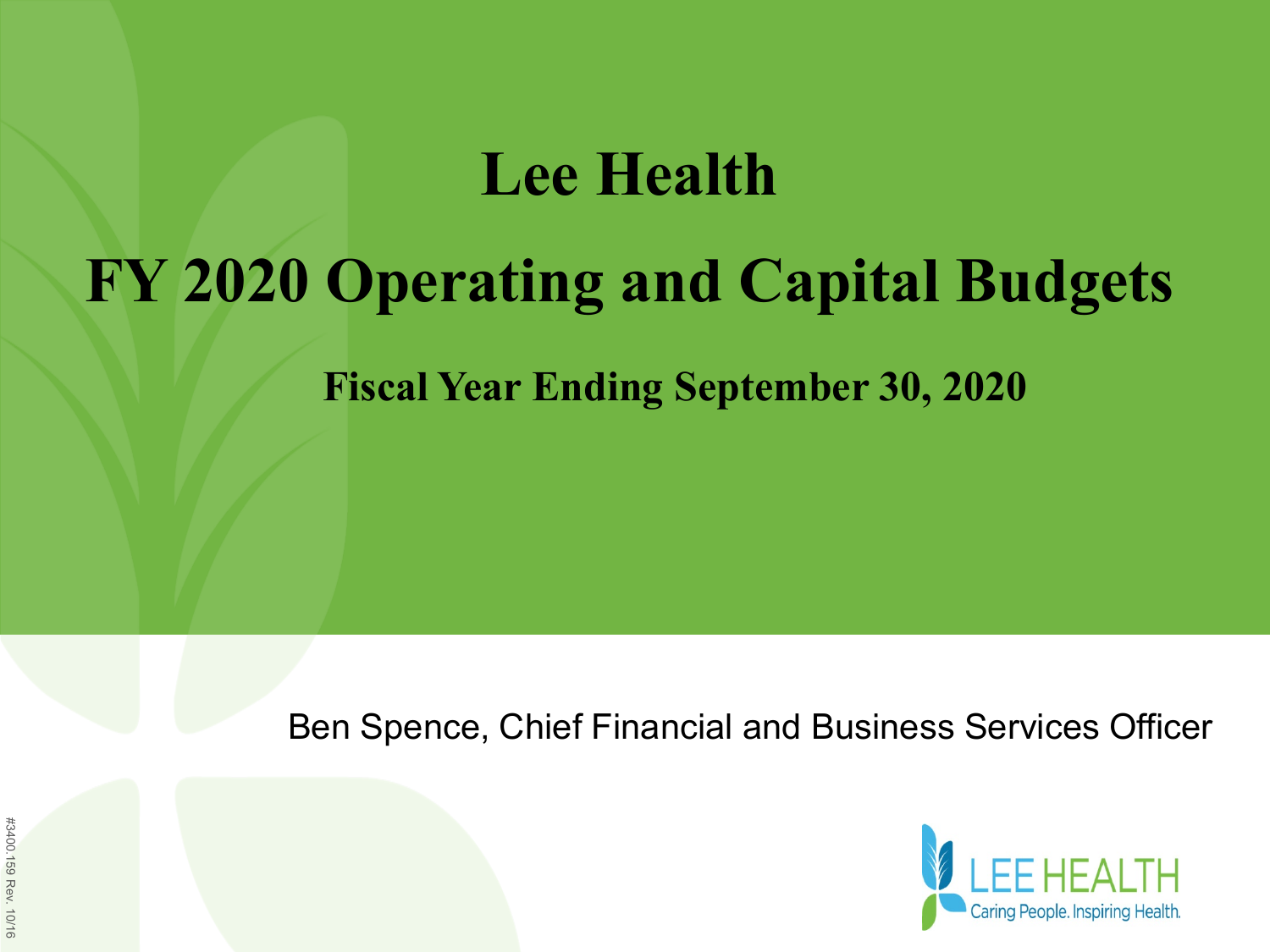# **FY 2020 Operating and Capital Budgets**

Topics:

- Budget Assumptions
- Inpatient & Outpatient Volume Summary
- Medicare & Medicaid Impact
- Strong Financial Results
- Income Statement Summary
- Financial Ratios
- Capital Budget & Cash Flow Available for Capital

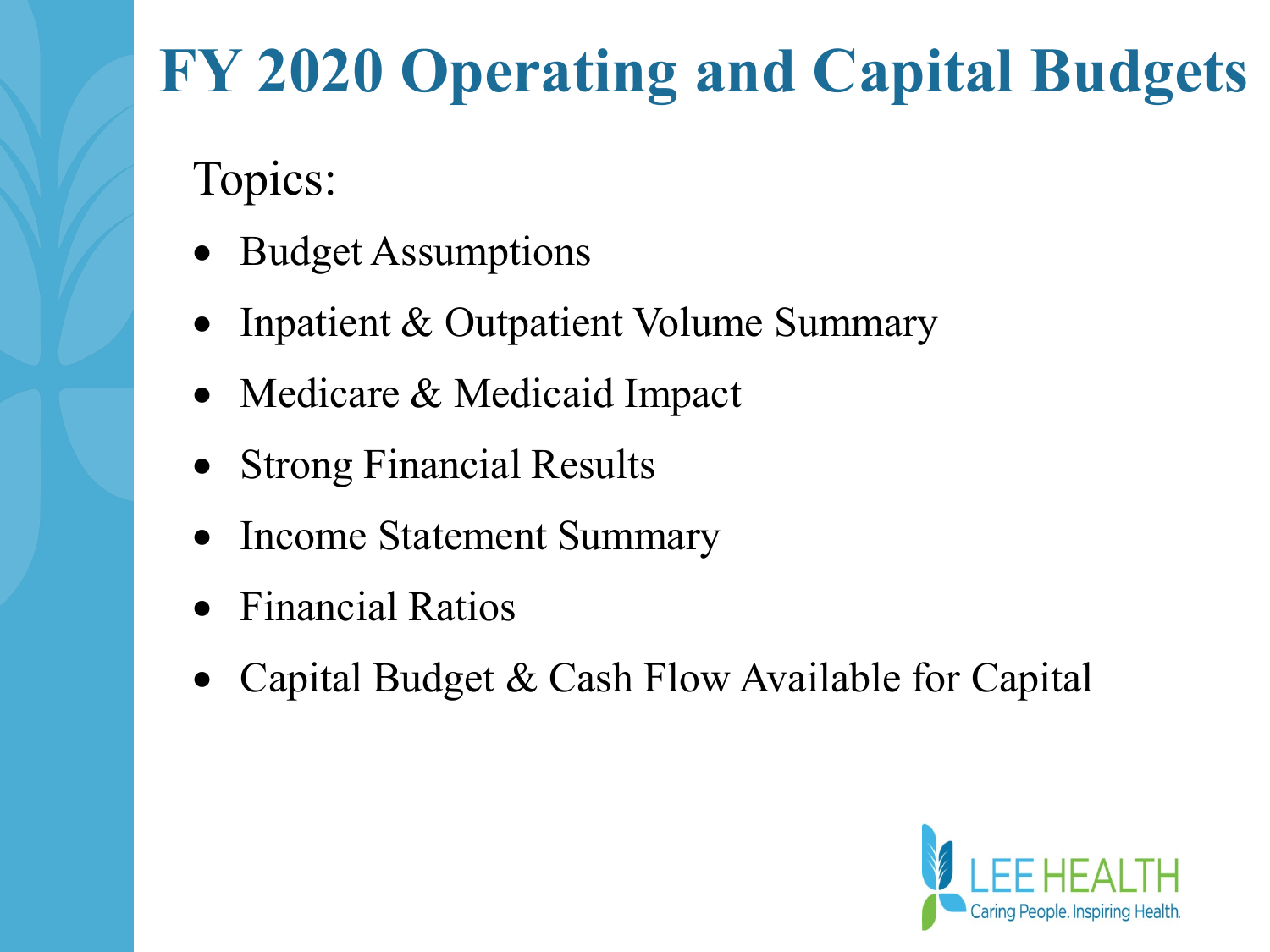# **Budget Assumptions**

| Net Revenue                 | Rate Increase (Per CMI Adjusted Admit)              | $0.6\%$                   |
|-----------------------------|-----------------------------------------------------|---------------------------|
| <b>Salaries</b>             | Merit Increase Average                              | $3.0\%$                   |
| <b>Staffing Level</b>       | Salaries % of Net Operating Revenue                 | $45.5\%$                  |
| Investments                 | Investment Return Net of Fees                       | $5.4\%$                   |
| <b>Profitability Ratios</b> | <b>Operating Margin</b><br>Excess Margin            | $3.0\%$<br>$5.8\%$        |
| Capital Expenditures        | Capital Budget as a % of Cashflow<br>Capital Budget | $45.0\%$<br>\$144,150,000 |

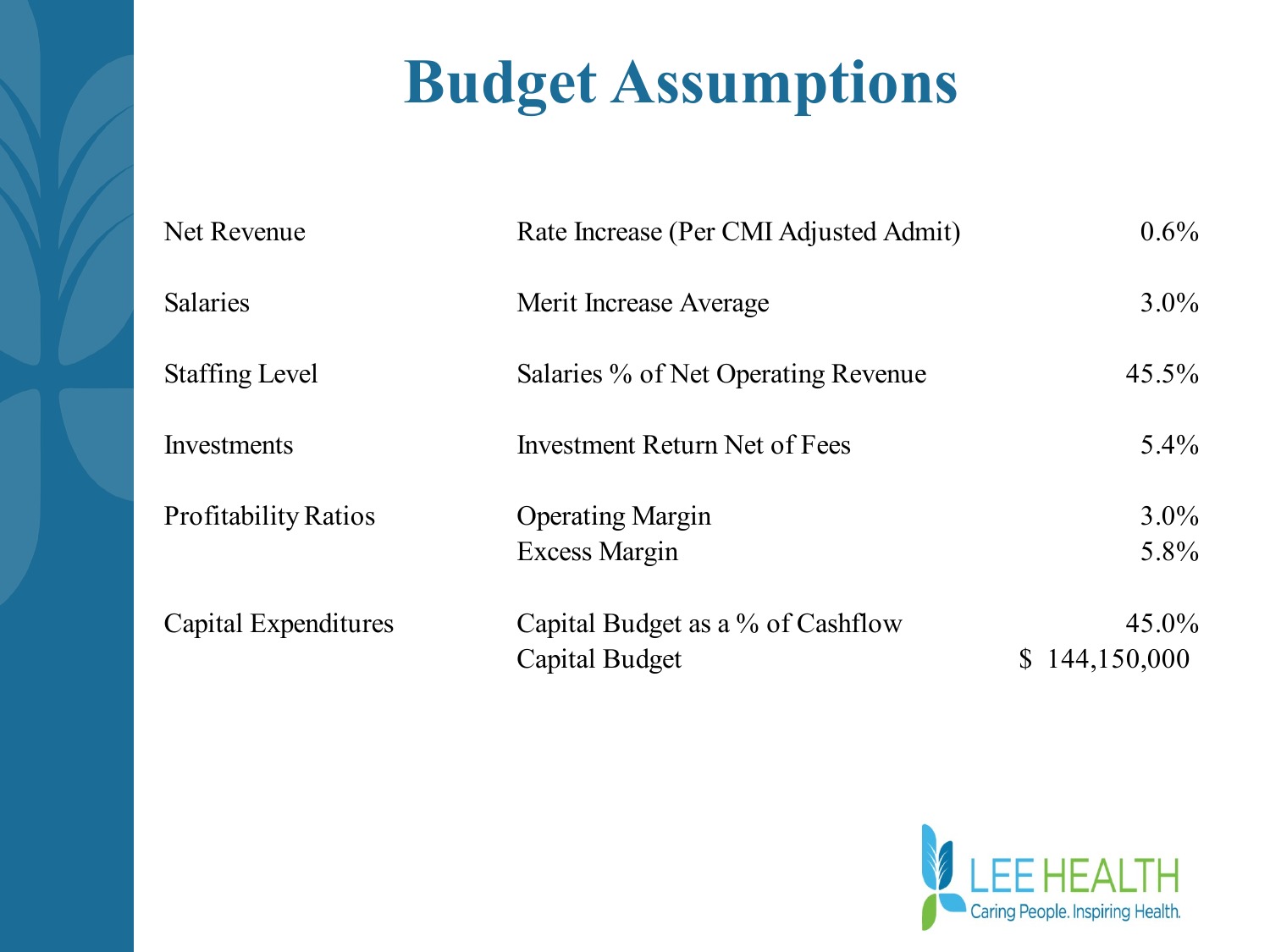## **Inpatient Volume Summary**

|                               | FY 2018 | FY 2019   | FY 2020       | $\frac{0}{0}$ |
|-------------------------------|---------|-----------|---------------|---------------|
| <b>Admissions</b>             | Actual  | Projected | <b>Budget</b> | Variance      |
| Acute                         | 76,040  | 77,301    | 76,472        | $-1.1\%$      |
| Post Acute                    | 2,707   | 3,035     | 3,870         | 27.5%         |
| Total Acute & Post Acute      | 78,747  | 80,336    | 80,342        | $0.0\%$       |
| Newborns                      | 6,143   | 6,087     | 6,055         | $-0.5%$       |
| <b>Total Admissions</b>       | 84,890  | 86,423    | 86,397        | $0.0\%$       |
| <b>Patient Days</b>           |         |           |               |               |
| Acute                         | 345,947 | 364,552   | 351,090       | $-3.7%$       |
| Post Acute                    | 58,271  | 62,590    | 77,056        | 23.1%         |
| Total Acute & Post Acute      | 404,218 | 427,142   | 428,146       | 0.2%          |
| Newborns                      | 12,975  | 12,086    | 12,045        | $-0.3\%$      |
| <b>Total Patient Days</b>     | 417,193 | 439,228   | 440,191       | $0.2\%$       |
| <b>Average Length of Stay</b> |         |           |               |               |
| Acute                         | 4.55    | 4.72      | 4.59          | $-2.6%$       |
| Post Acute                    | 21.53   | 20.62     | 19.91         | $-3.5\%$      |
| Total Acute & Post Acute      | 5.13    | 5.32      | 5.33          | $0.2\%$       |
| Newborns                      | 2.11    | 1.99      | 1.99          | $0.2\%$       |
| Total Average Length of Stay  | 4.91    | 5.08      | 5.09          | $0.2\%$       |
| Short Stay Days (OBS days)    | 59,084  | 62,365    | 60,367        | $-3.2\%$      |
| <b>Average Daily Census</b>   | 1,269   | 1,341     | 1,335         | $-0.5\%$      |
| Includes IP and OBS days      |         |           |               |               |

Caring People. Inspiring Health.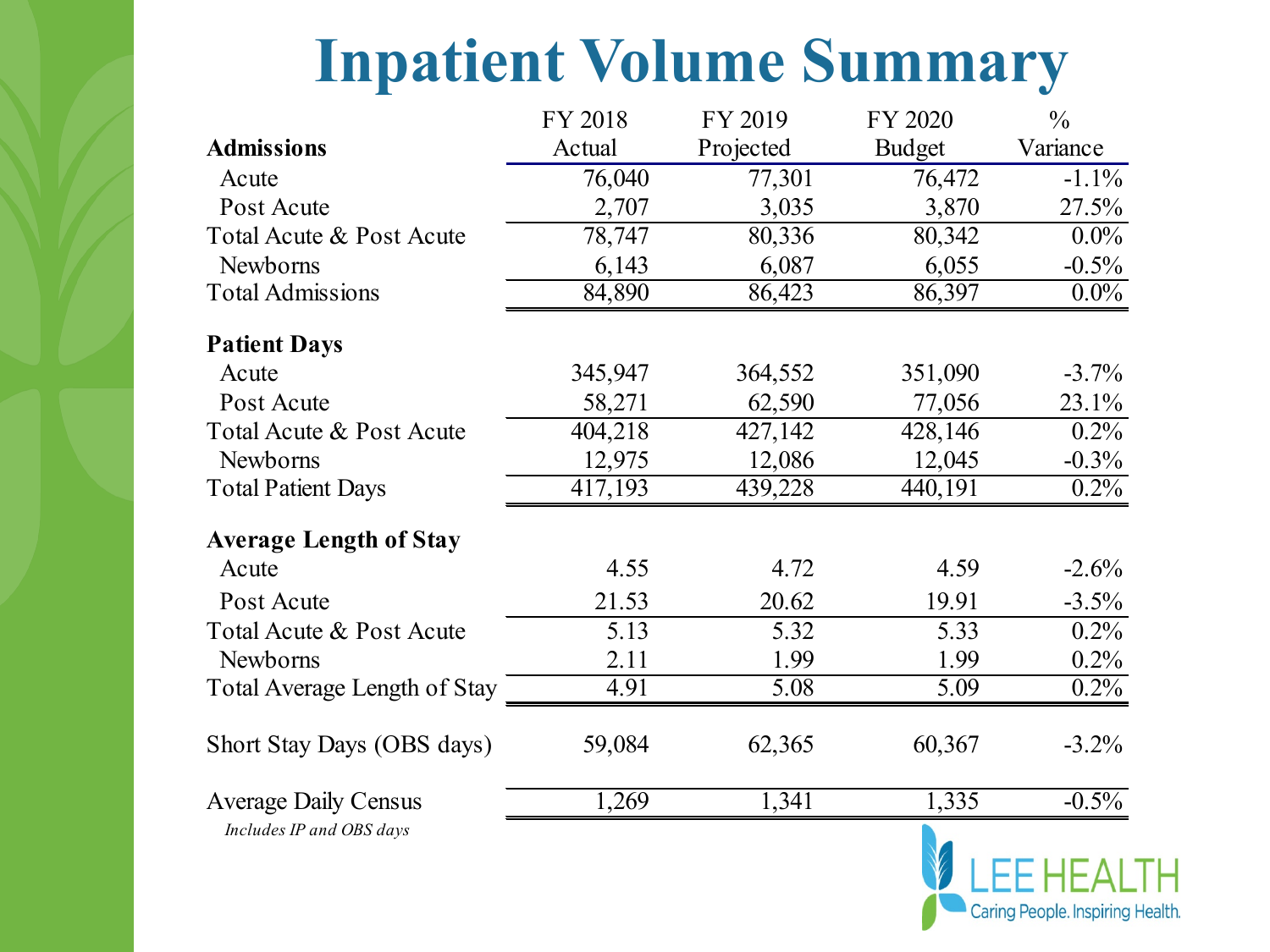## **Outpatient Volume Summary**

|                                 | FY 2018   | FY 2019   | FY 2020       | $\frac{0}{0}$ |
|---------------------------------|-----------|-----------|---------------|---------------|
|                                 | Actual    | Projected | <b>Budget</b> | Variance      |
| <b>OP</b> Registrations         |           |           |               |               |
| <b>Emergency Room</b>           | 229,410   | 244,983   | 250,784       | $2.4\%$       |
| <b>OP</b> Surgery Cases         | 24,823    | 24,269    | 30,323        | 24.9%         |
| Subtotal                        | 254,233   | 269,252   | 281,107       | $4.4\%$       |
| <b>Visits / Encounters</b>      |           |           |               |               |
| Home Health Visits              | 58,686    | 68,143    | 81,000        | 18.9%         |
| Physician Encounters            | 1,455,332 | 1,475,489 | 1,625,888     | $10.2\%$      |
| <b>Trauma Services District</b> | 11,032    | 12,211    | 12,285        | $0.6\%$       |
| Subtotal                        | 1,525,050 | 1,555,843 | 1,719,173     | $10.5\%$      |
| <b>Total Outpatient</b>         | 1,779,283 | 1,825,095 | 2,000,280     | 9.6%          |

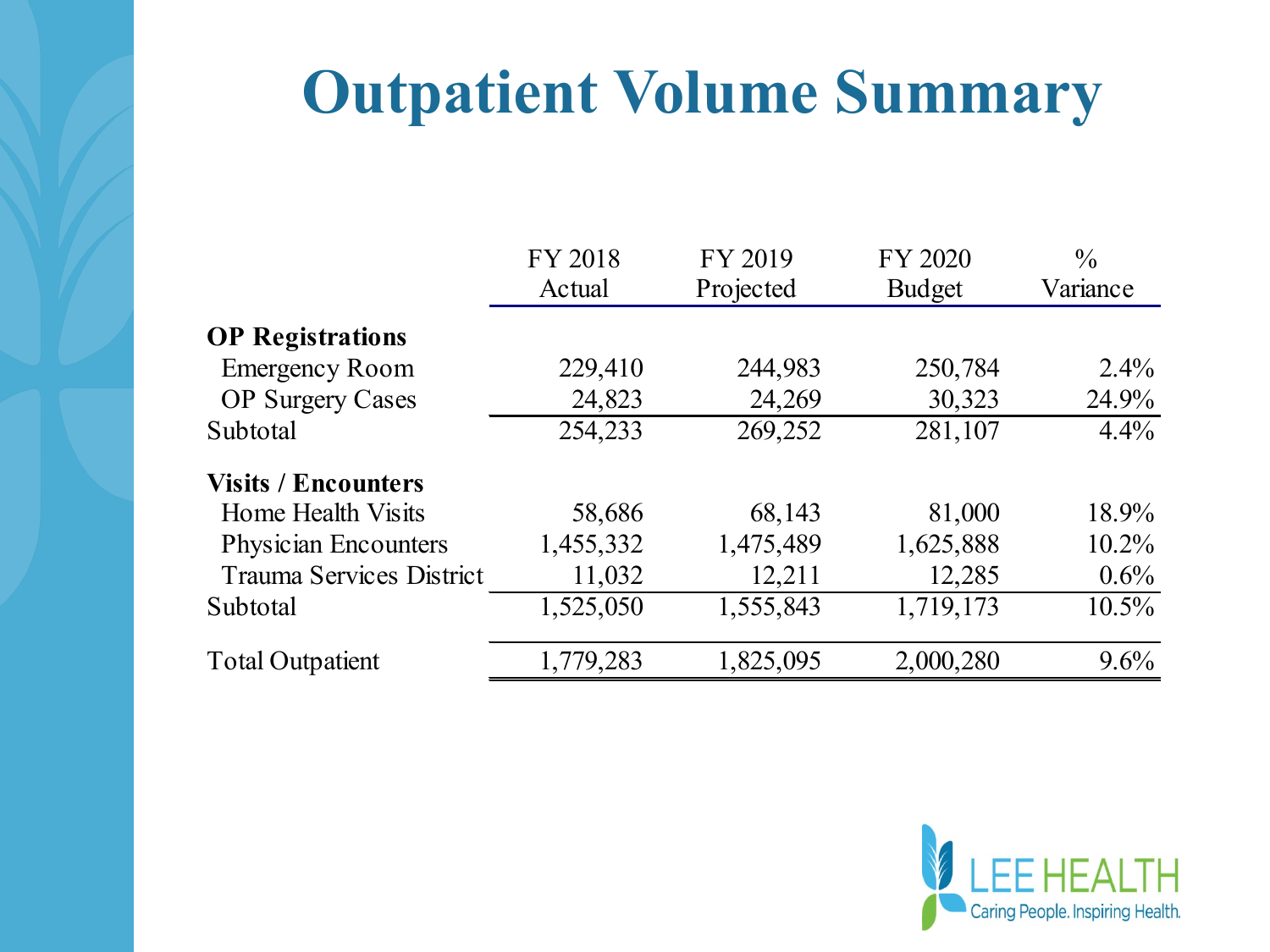# **Medicare, Medicaid & Special Payments Updates**

### **Medicare:**

- Expected Rate Increase of 5%\*
	- Uncompensated Care Payment Increase
	- Market Basket Increase
	- Wage Index Increase 2%

### **Medicaid Fee For Service (FFS):**

Expected to remain relatively flat

### **Low Income Pool (LIP) / Disproportionate Share Hospital (DSH):**

• Expected Increase of \$9 million

### **Graduate Medical Education (GME) Program:**

- Renewal of one-time \$100 thousand per resident
- \$1.2 million after IGT's

#### \*Rates Effective October 1st, 2019

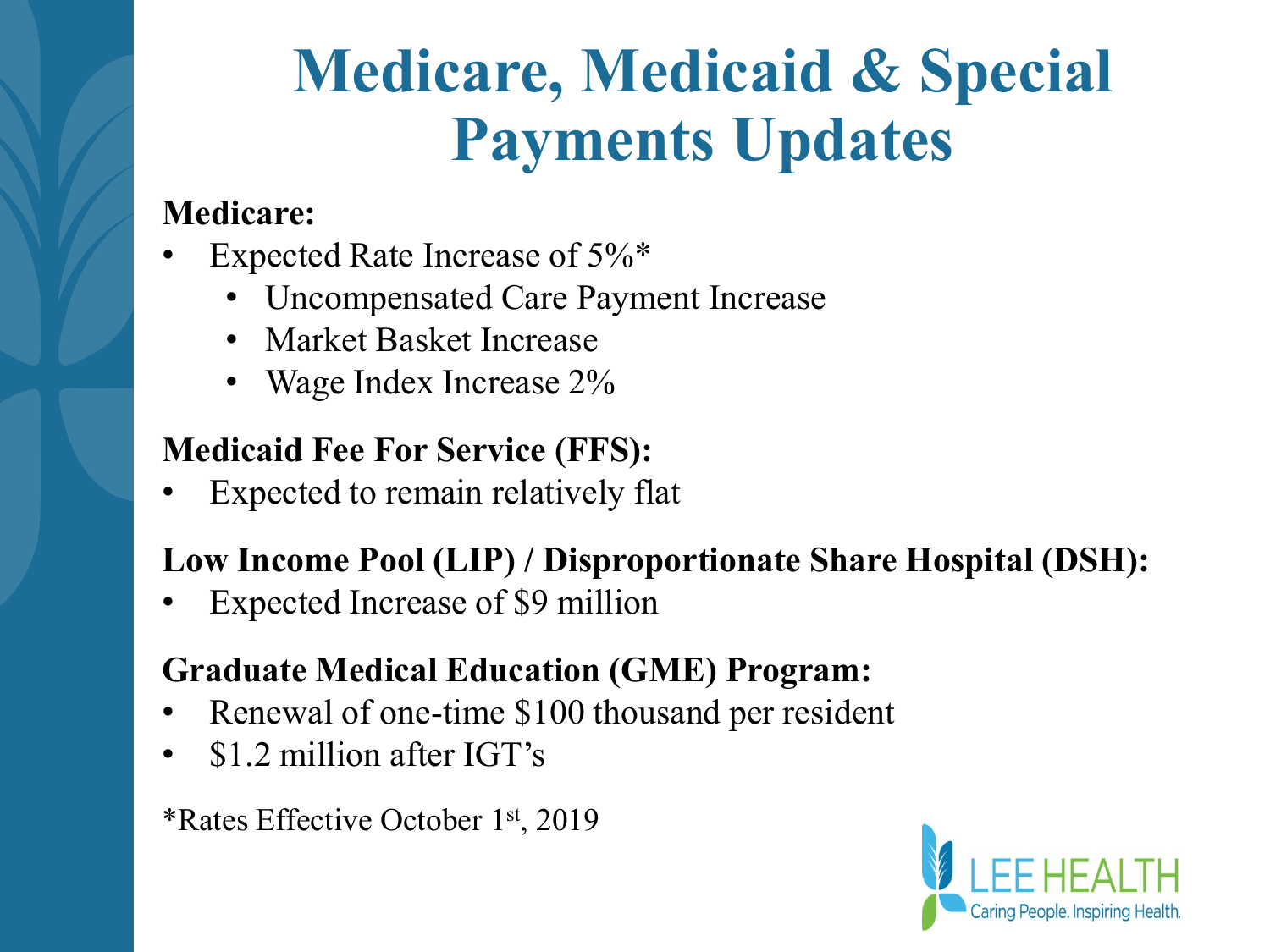## **Medicare Value Based Program Impact**

|                                                           | <b>FFY 2019</b> | <b>FFY 2020</b> |
|-----------------------------------------------------------|-----------------|-----------------|
| <b>Base Operating Dollars Subject to Quality Programs</b> | \$242,144,500   | \$255,429,100   |
| <b>Value Based Purchasing Program Impact</b>              | (5724, 400)     | (5712,000)      |
| <b>Readmissions Reduction Program Impact</b>              | (51,844,000)    | (51, 947, 500)  |
| <b>HAC Reduction Program Impact</b>                       | \$0             | Ş <sub>0</sub>  |
| <b>Net Impact of Quality Programs</b>                     | (52, 568, 400)  | (52,659,500)    |

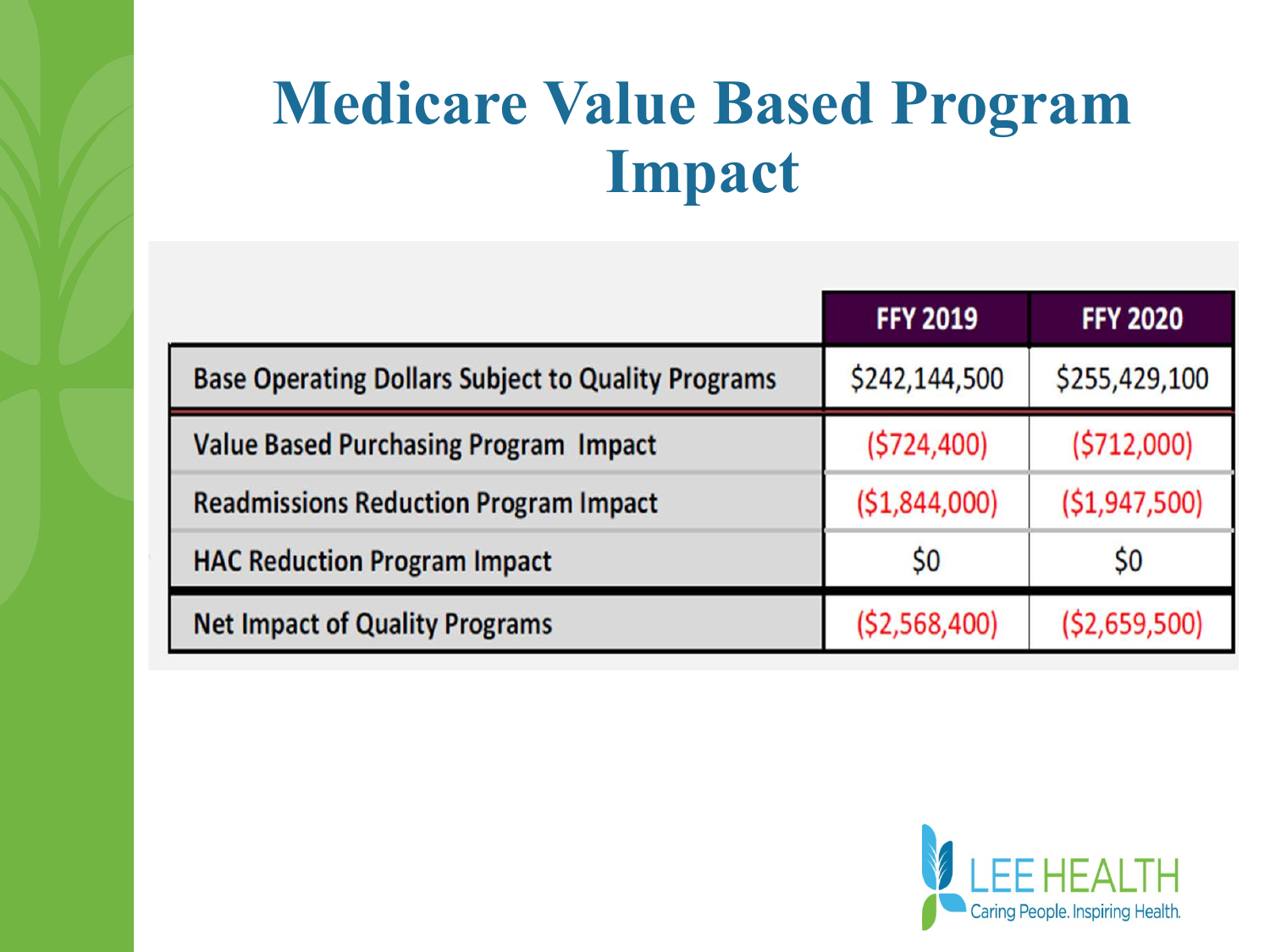

### **Strong Financial Results**

### **We will assure financial viability by lowering cost and growing revenues**

Strategies:

- Diversify and grow revenue streams
- Optimize revenue cycle
- Continuous Process Improvements

Measures:

- Operating Margin
- Year Over Year Net Patient Revenue Growth
- Operating Cost Per Patient Encounter

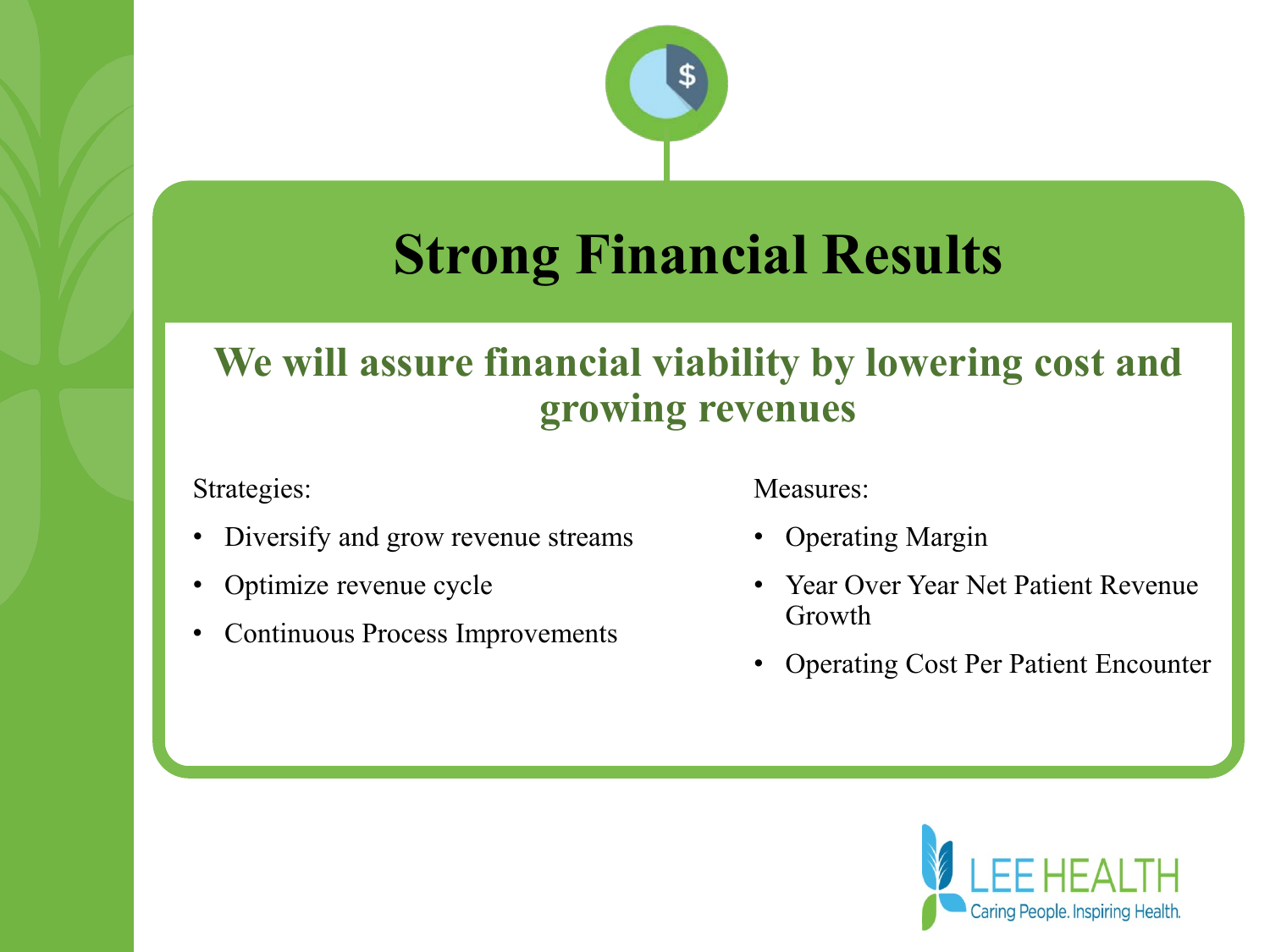## **Revenue Growth & Diversification**

#### **Medicare Next Generation Accountable Care Organization:**

• Final Year

### **Vivida Medicaid Provider Service Network:**

- $2<sup>nd</sup>$  year
- New membership assignment method and potential Molina redistribution

#### **Medicare Advantage Plan:**

- Effective January 1, 2020
- Forecast of 6,000 members
- 1<sup>st</sup> year start up investment estimated at \$8 million

### **Innovatus Health:**

- Effective September 2019
- Transformation of Physician Hospital Organization to Clinically Integrated Network







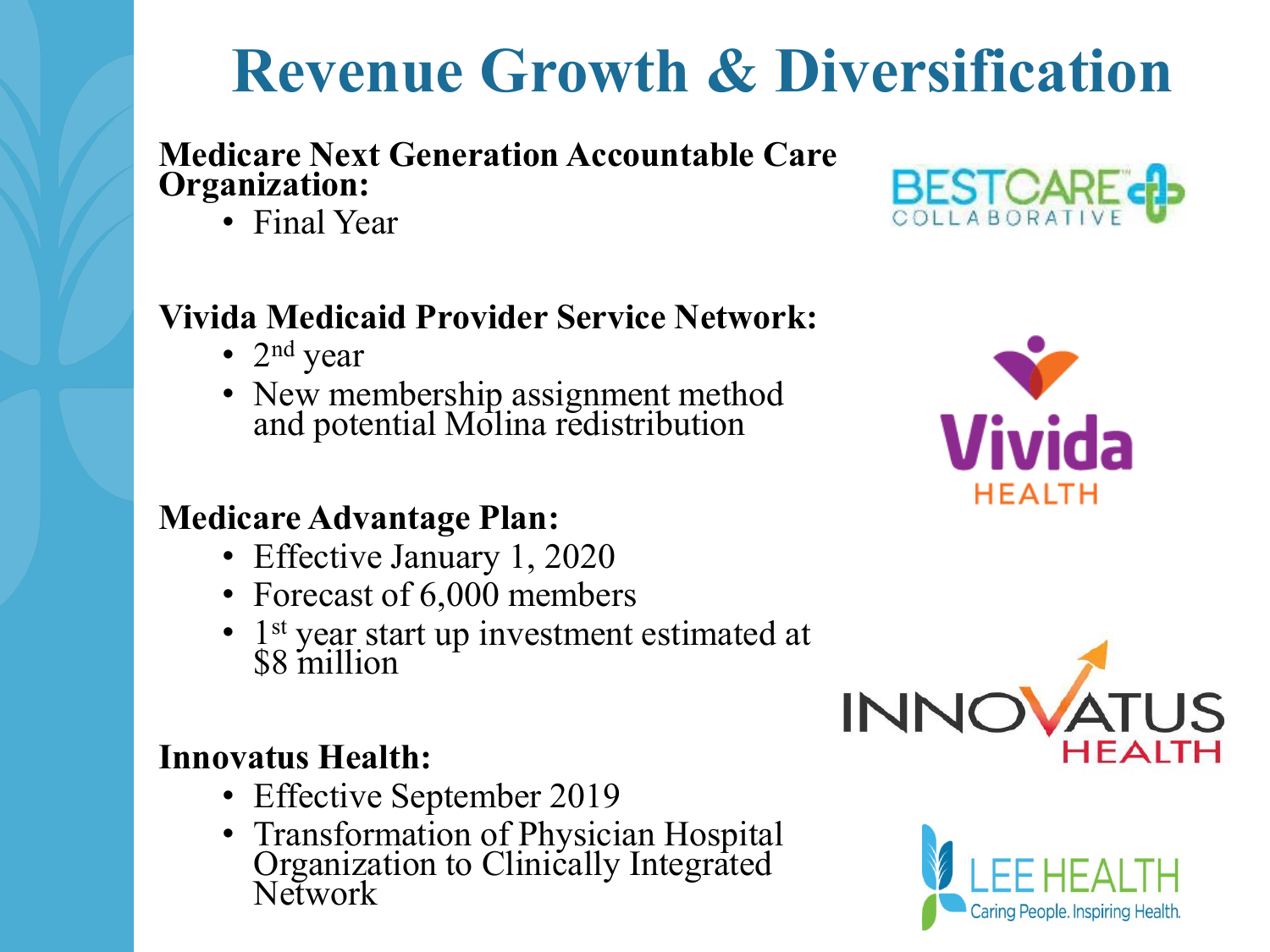## **Revenue Growth & Diversification**

340B Contract Pharmacy Revenues – estimated net impact of \$6.4 million

Walgreens

Publix

CVS/CVS Specialty

Accredo/Express Scripts

Diplomat

Avella/Briola

Walmart

Lee Health Foundation Targets \$15 million in 2020



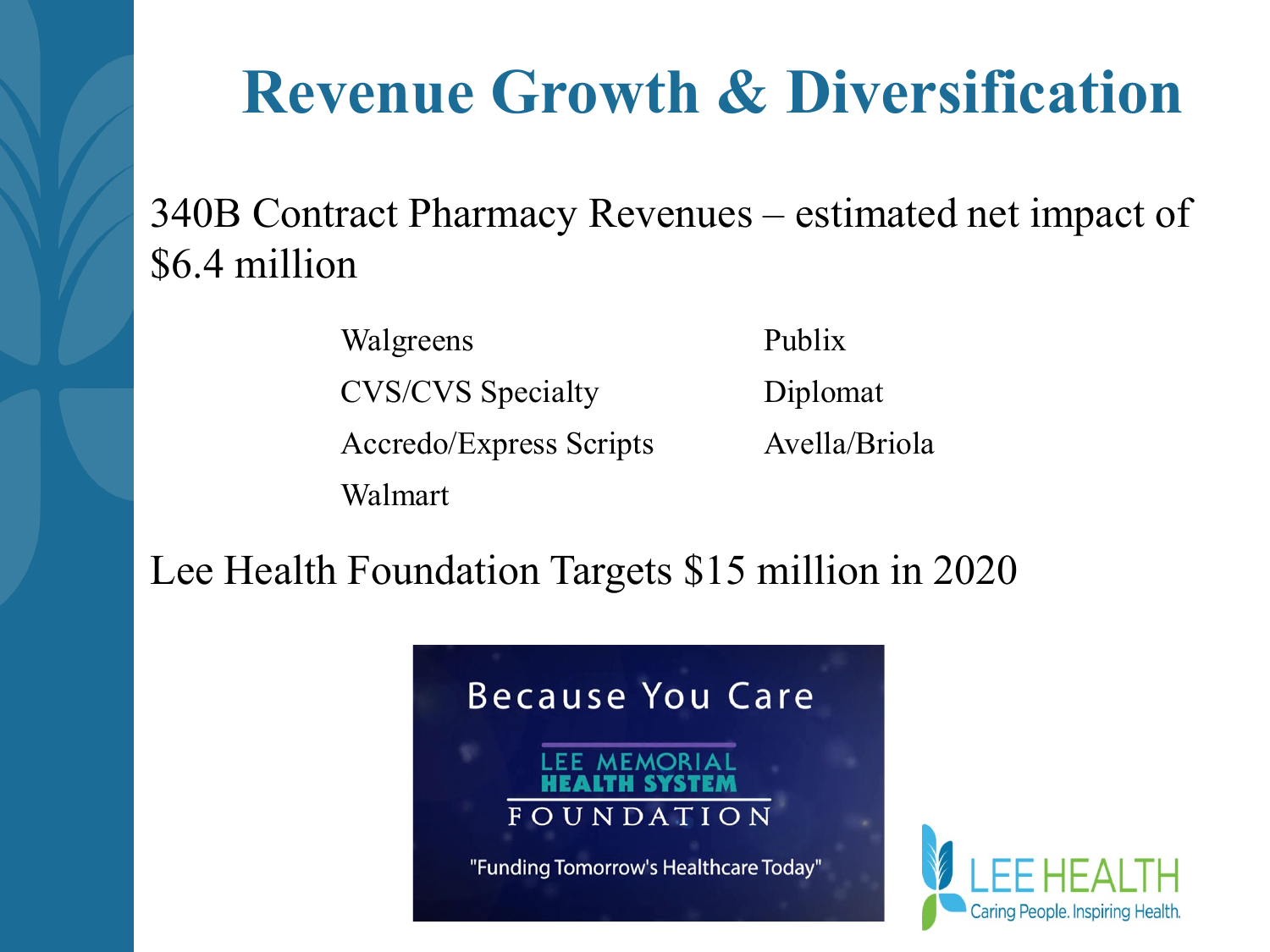# **Revenue Cycle Optimization**

Case Mix Index (CMI):

• Physician documentation and coding improvement

Denial Management:

• Eligibility, authorization and medical necessity improvement

Improve insurance verification and authorization strategies

Contract rate improvements / regulatory payment increases

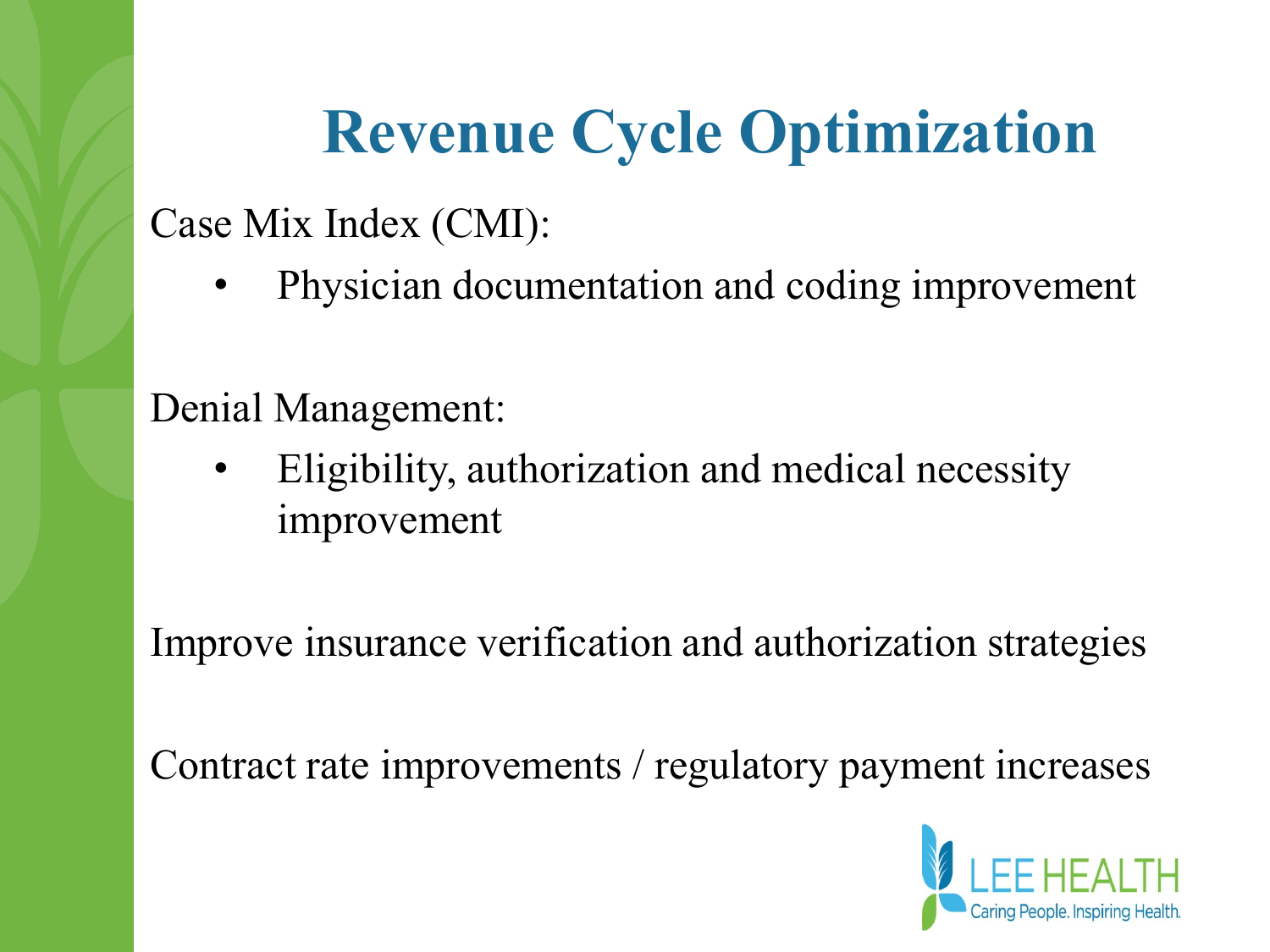## **Continuous Process Improvements**

**FY 2020 Strategic Initiatives to develop an effective & efficient cost structure – the pathway to Medicare Break-Even by 2022** 

#### **Improve Patient Flow**

- 0.13 ALOS Reduction  $= $10$  million in savings
	- Care Management/Utilization Management Redesign
	- Gulf Coast Skilled Nursing Unit (SNU)
	- Implementation of Xsolis
	- Expand Patient Flow initiative beyond LMH

#### **Improve Operational Processes**

- $1\%$  Improvement = \$9 million in savings
	- Drive out waste of unnecessary costs in all departments through process improvement

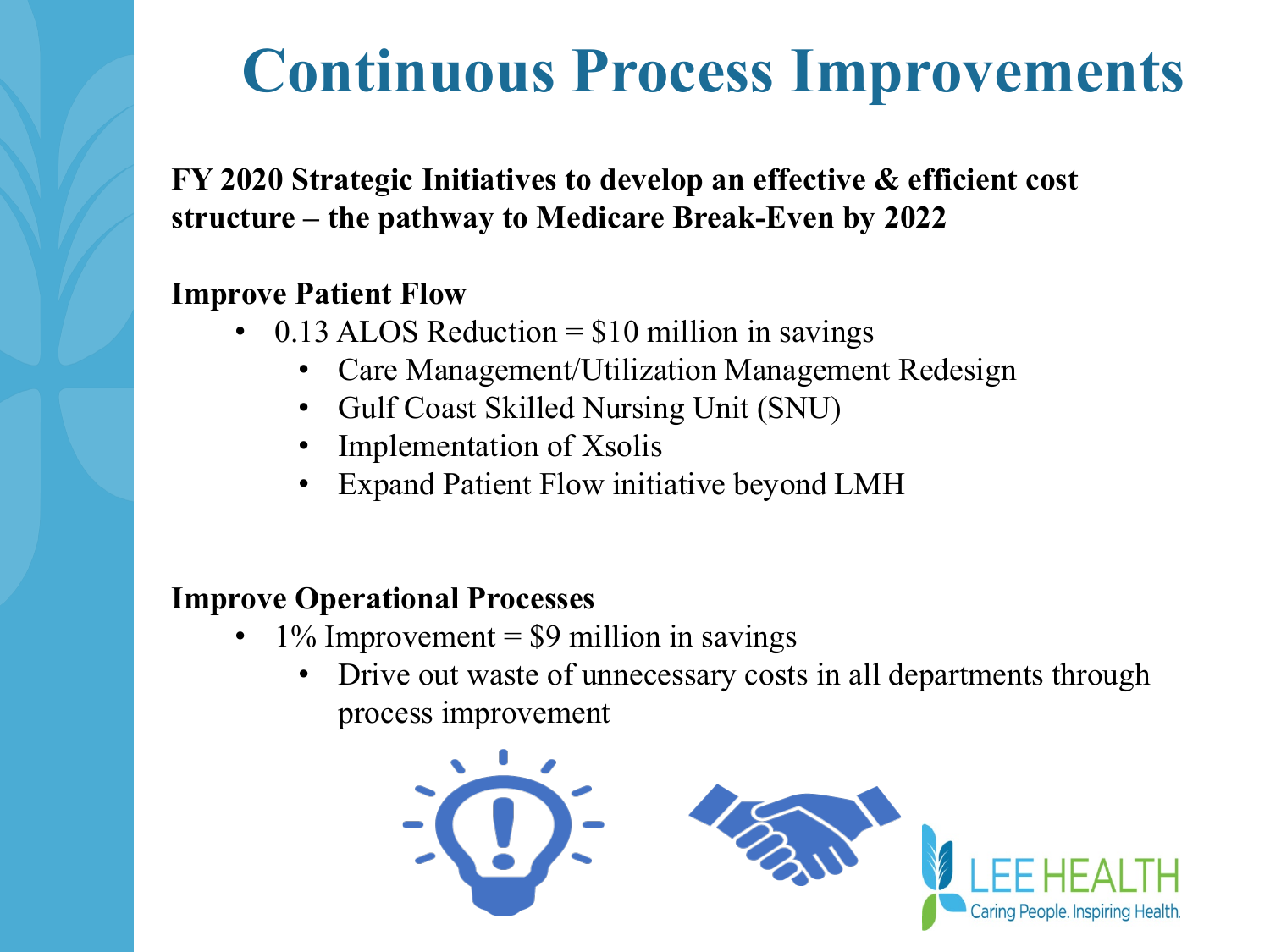### **Continuous Process Improvements**

#### **Benefit Cost Management**

- \$3 million in savings
	- Employee Health Plan savings, workers compensation and 340B optimization

#### **Surgical Services Transformation**

- \$9 million in savings
	- Procedure card standardization and process improvements

#### **Supply & Pharmacy Savings**

- Via rate and utilization improvements  $= $10$  million in savings
	- CSF/Vizient contract alignment
	- Standardization and value analysis redesign

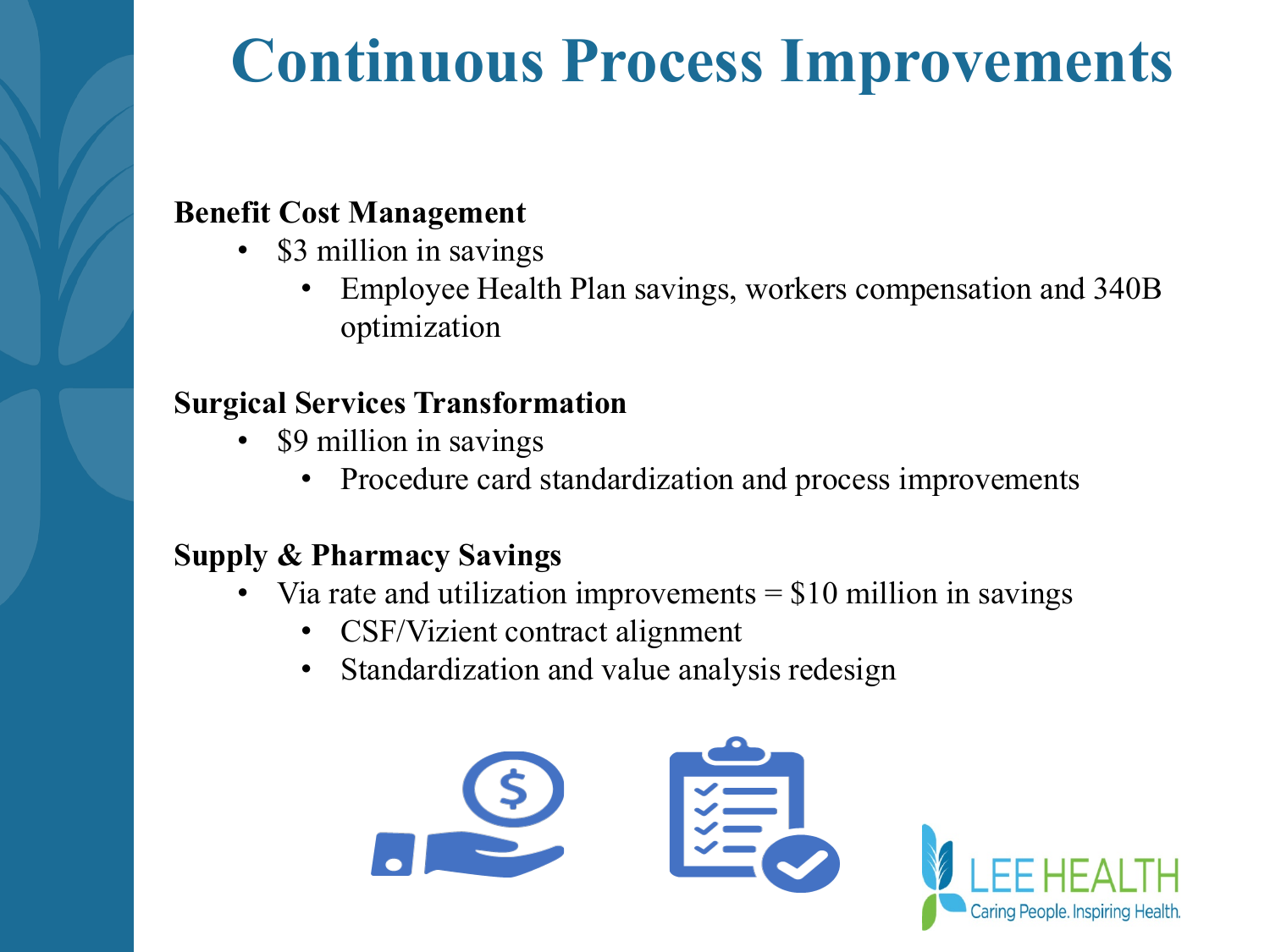### **Income Statement Summary**

|                                    |           |           |               |              | Variance                 |
|------------------------------------|-----------|-----------|---------------|--------------|--------------------------|
|                                    | FY 2018   | FY 2019   | FY 2020       |              | Budget 2020 vs Proj 2019 |
|                                    | Actual    | Projected | <b>Budget</b> | $\mathbb{S}$ | $\frac{0}{0}$            |
| Net Patient Revenue                | 1,750,494 | 1,873,596 | 1,974,691     | 101,095      | 5.4%                     |
| <b>Other Operating Revenue</b>     | 39,488    | 74,096    | 141,656       | 67,560       | 91.2%                    |
| <b>Total Operating Revenue</b>     | 1,789,982 | 1,947,692 | 2,116,346     | 168,654      | 8.7%                     |
| <b>Operating Expenses</b>          |           |           |               |              |                          |
| Salaries & Wages                   | 839,206   | 879,684   | 962,646       | 82,962       | 9.4%                     |
| <b>Fringe Benefits</b>             | 137,404   | 147,134   | 157,353       | 10,219       | 6.9%                     |
| <b>Health Care Assessment</b>      | 20,249    | 21,962    | 22,768        | 806          | 3.7%                     |
| <b>Supplies</b>                    | 346,082   | 364,472   | 379,142       | 14,670       | 4.0%                     |
| <b>Other Services</b>              | 83,894    | 95,049    | 90,255        | (4,794)      | $-5.0\%$                 |
| <b>Purchased Services</b>          | 187,941   | 233,891   | 283,087       | 49,196       | 21.0%                    |
| <b>Total Operating Expenses</b>    | 1,614,777 | 1,742,192 | 1,895,251     | 153,059      | 8.8%                     |
| <b>EBITDA</b>                      | 175,205   | 205,500   | 221,096       | 15,596       | 7.6%                     |
| Depreciation/Amortization          | 100,366   | 114,839   | 128,884       | 14,045       | 12.2%                    |
| <b>Interest Expense</b>            | 20,996    | 22,763    | 28,974        | 6,211        | 27.3%                    |
| Gain (loss) from Operations        | 53,843    | 67,898    | 63,239        | (4,659)      | $-6.9\%$                 |
| <b>Operating Margin %</b>          | $3.0\%$   | 3.5%      | 3.0%          |              |                          |
| <b>Total Non Operating Revenue</b> | 47,196    | 20,699    | 62,961        | 42,262       | 204.2%                   |
| Excess of Revenue/Expenses         | 101,039   | 88,597    | 126,200       | 37,603       | 42.4%                    |

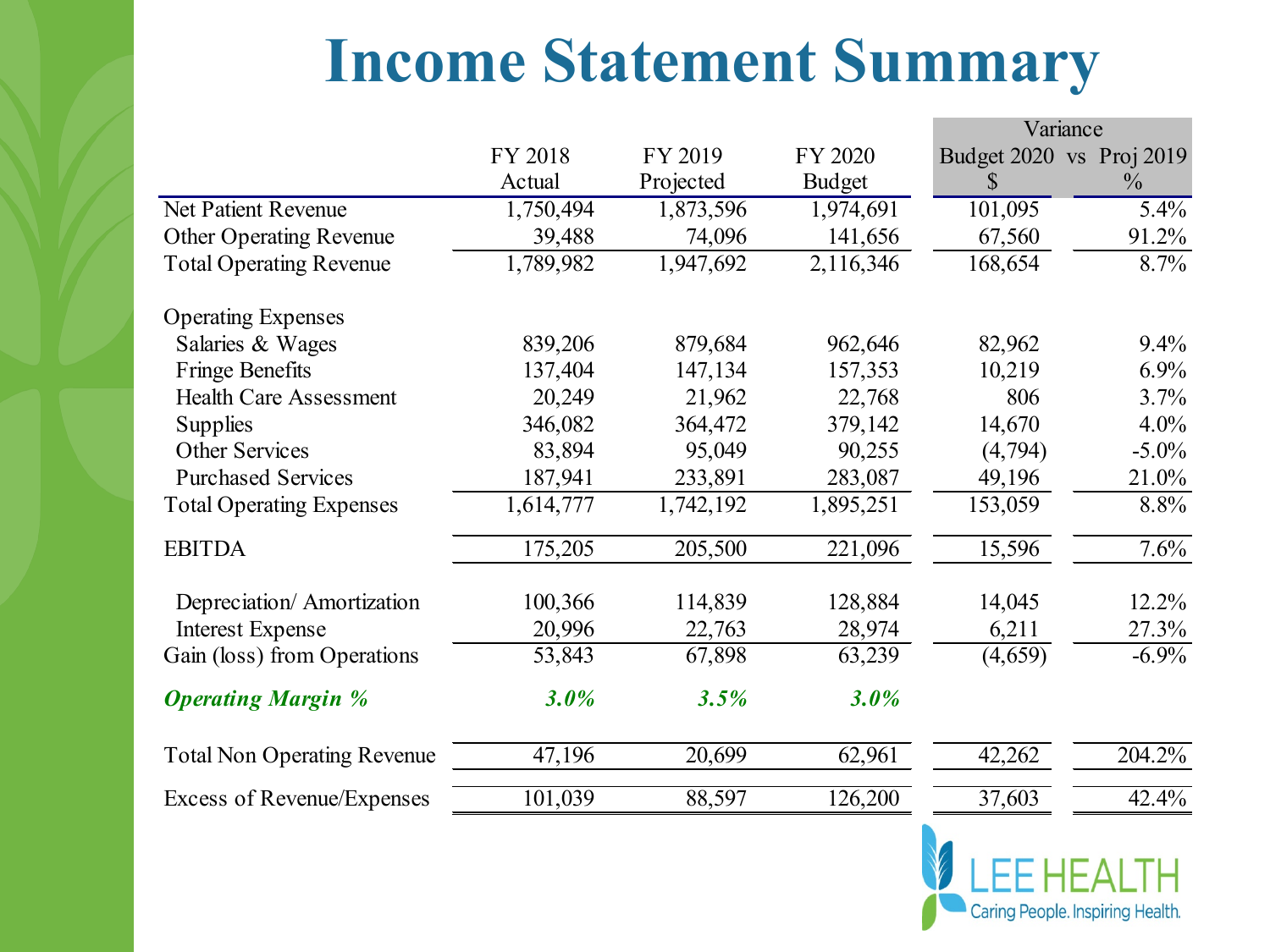## **Financial Ratios**

|                                     | <b>LHS</b>   | A              |              |          |               |
|-------------------------------------|--------------|----------------|--------------|----------|---------------|
|                                     | 2020         | MOODY'S        | <b>AUDIT</b> | PROJ     | <b>BUDGET</b> |
|                                     | <b>GOALS</b> | <b>MEDIANS</b> | 2018         | 2019     | 2020          |
| <b>Profitability Ratios:</b>        |              |                |              |          |               |
| <b>Operating Margin</b>             | $3.0\%$      | $2.3\%$        | $3.0\%$      | $3.5\%$  | $3.0\%$ +     |
| <b>Excess Margin</b>                | $5.7\%$      | $5.2\%$        | $5.5\%$      | $4.5\%$  | $5.8\%$ +     |
| <b>Operating Cash Flow Margin</b>   | 10.6%        | $8.6\%$        | 9.8%         | $10.6\%$ | $10.4\% +$    |
| <b>Liquidity Ratios:</b>            |              |                |              |          |               |
| Days Cash on Hand                   | 202.2        | 226.5          | 195.6        | 216.1    | 205.3<br>$+$  |
| <b>Cushion Ratio</b>                | 14.4         | 23.9           | 13.1         | 14.3     | 14.8<br>$+$   |
| Cash to Debt                        | 141.0%       | 169.6%         | 133.2%       | 132.5%   | $135.6\%$ +   |
| Capital Ratios:                     |              |                |              |          |               |
| Debt to Capitalization $(\%)$       | 30.4%        | 32.9%          | 30.5%        | 33.2%    | $31.8\%$ (-)  |
| <b>Annual Debt Service Coverage</b> | 3.7          | 5.4            | 3.1          | 3.5      | 3.8<br>$+$    |
| Debt to Cash Flow                   | 3.3          | 3.0            | 3.6          | 3.6      | 3.3<br>$(-)$  |

Note  $+$  = Ratios that should be above the Moody's median

 $(-)$  = Ratios that should be lower than the Moody's median